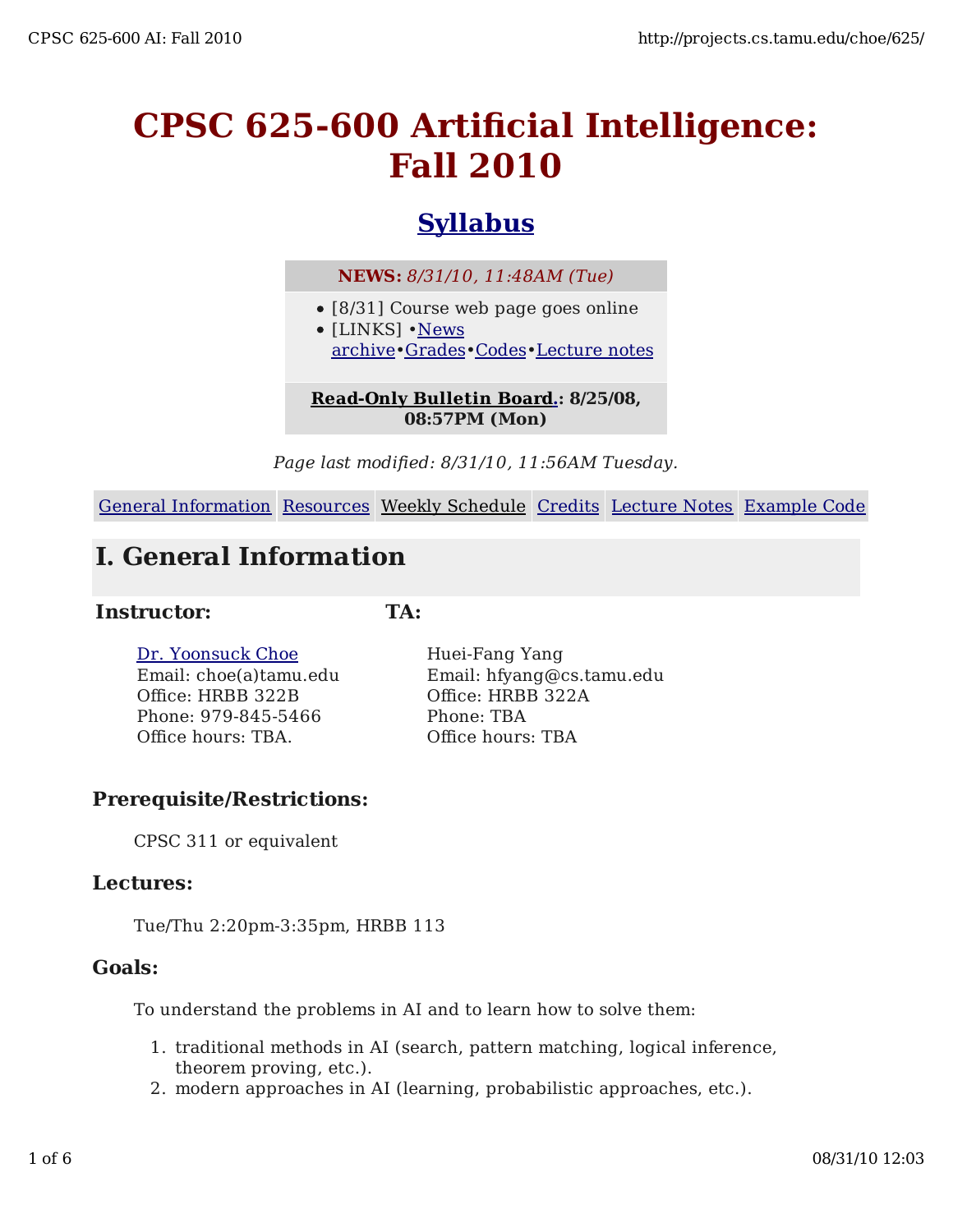#### **Textbook:**

Stuart Russell and Peter Norvig, *Artificial Intelligence: A Modern Approach* (AIMA, hereafter), **3rd Edition**, Prentice Hall, New Jersey, 2010. Book Homepage \* The first edition may be okay if that's what you have.

#### **Computer Accounts and Usage:**

- Computer accounts: if you do not have a unix account, ask for one on the CS web 1. page. We will be using the CMU Common Lisp as our main language. You may use a different language but example code will only be made available in Lisp.
- 2. CMU Common Lisp:
	- Carnegie Mellon U. Common Lisp homepage
	- On all SunOS systems in the department (**sun.cs.tamu.edu** etc.), the program is installed in **/opt/apps/cmucl/bin/lisp**.
	- See the Read-only Board for a brief example.

#### **Topics to be covered:**

See the Weekly Schedule section for more details.

- 1. Introduction
- 2. LISP
- 3. Search
- 4. Game playing, alpha-beta pruning
- 5. Propositional Logic, first-order logic, theorem proving
- 6. Uncertainty, probabilistic approaches
- 7. Learning
- 8. Special topics

#### **Grading:**

- 1. Exams: 30% (midterm: 15%, final: 15%)
- 2. Homeworks: 15% (about 3, 5% each)
- 3. Programming Assignments: 24% (about 2, 12% each)
- 4. Term project and report: 31%

Grading will be on the absolute scale. The cutoff for an `A' will be 90% of total score, 80% for a `B', 70% for a `C', 60% for a `D', and below 60% for an 'F'.

If you are absent without any prior notification to the instructor, your class participation score will be set to 0% at the very first occurrence, except for excuses allowed by the university rules (medical, etc.).

#### **Academic Integrity Statement:**

AGGIE HONOR CODE: An Aggie does not lie, cheat, or steal or tolerate those who do.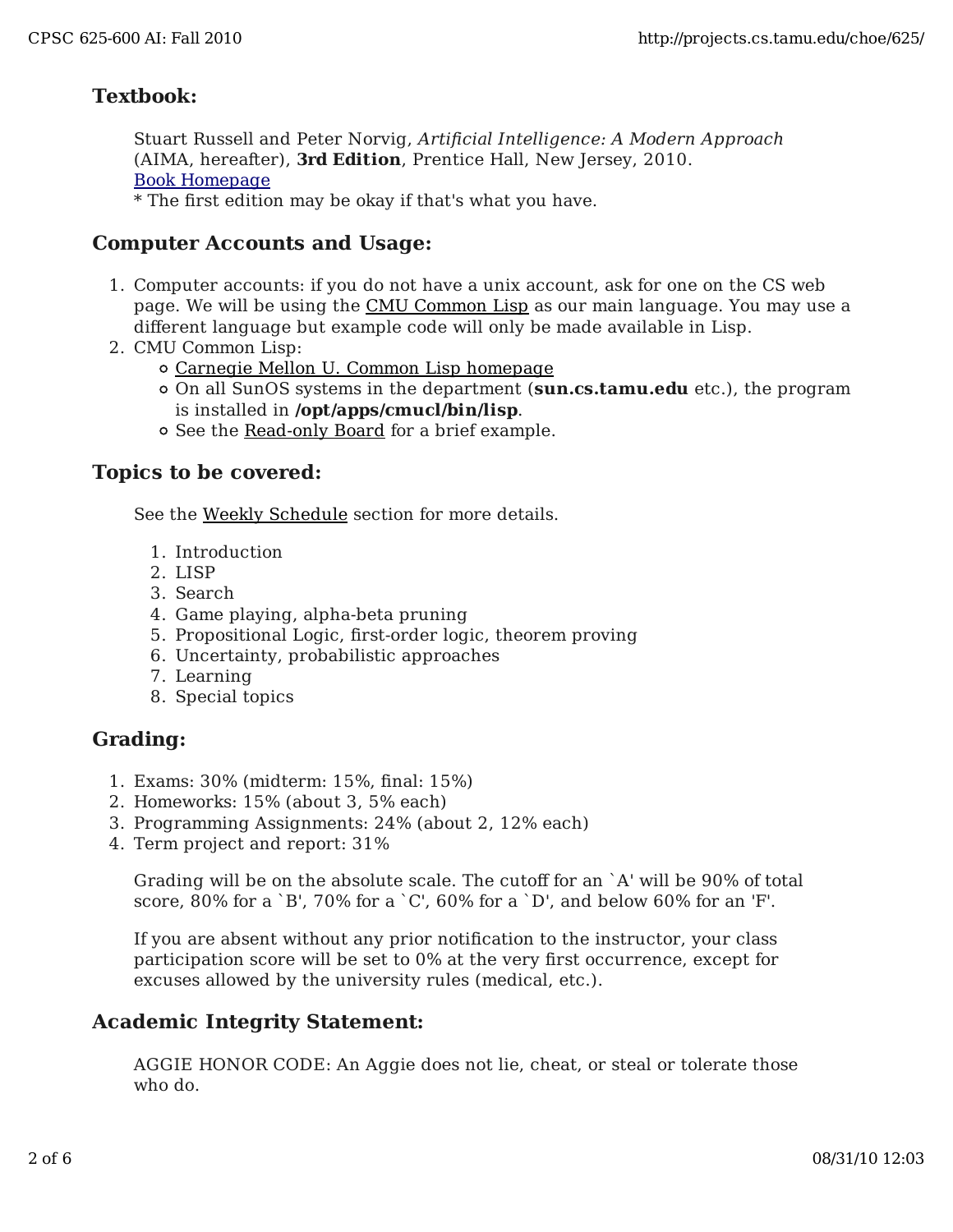Upon accepting admission to Texas A&M University, a student immediately assumes a commitment to uphold the Honor Code, to accept responsibility for learning, and to follow the philosophy and rules of the Honor System. Students will be required to state their commitment on examinations, research papers, and other academic work. Ignorance of the rules does not exclude any member of the TAMU community from the requirements or the processes of the Honor System.

For additional information please visit: http://www.tamu.edu/aggiehonor/

Local Course Policy:

- All work should be done **individually** and **on your own** unless otherwise allowed by the instructor.
- Discussion is only allowed immediately before, during, or immediately after the class, or during the instructor's office hours.
- If you find solutions to homeworks or programming assignments on the web (or in a book, etc.), you may (or may not) use it. Please check with the instructor.

#### **Students with Disabilities:**

The Americans with Disabilities Act (ADA) is a federal anti-discrimination statute that provides comprehensive civil rights protection for persons with disabilities. Among other things, this legislation requires that all students with disabilities be guaranteed a learning environment that provides for reasonable accommodation of their disabilities. If you believe you have a disability requiring an accommodation, please contact the Department of Student Life, Services for Students with Disabilities, in Cain Hall or call 845-1637.

### **II. Resources**

- 1. LISP quick reference
- 2. **CMU Common Lisp** (This one will be used in the class.)
- 3. GNU Common Lisp
- 4. My general resources page
- 5. An interesting popular view of AI
- 6. Chess playing program (with neat visualization)

### **III. Weekly Schedule and Class Notes**

- **Lecture notes (in PDF format)**: all notes will be uploaded in this directory.
- It is **your responsibility** to download, print, and bring the notes to the class. Notes will be available 24 hours before each class.
- See the **TAMU Calendar** for breaks, etc.
- When reading the chapters, you do not have to memorize everything. A separate list of terms you need to know will be handed out prior to each exam.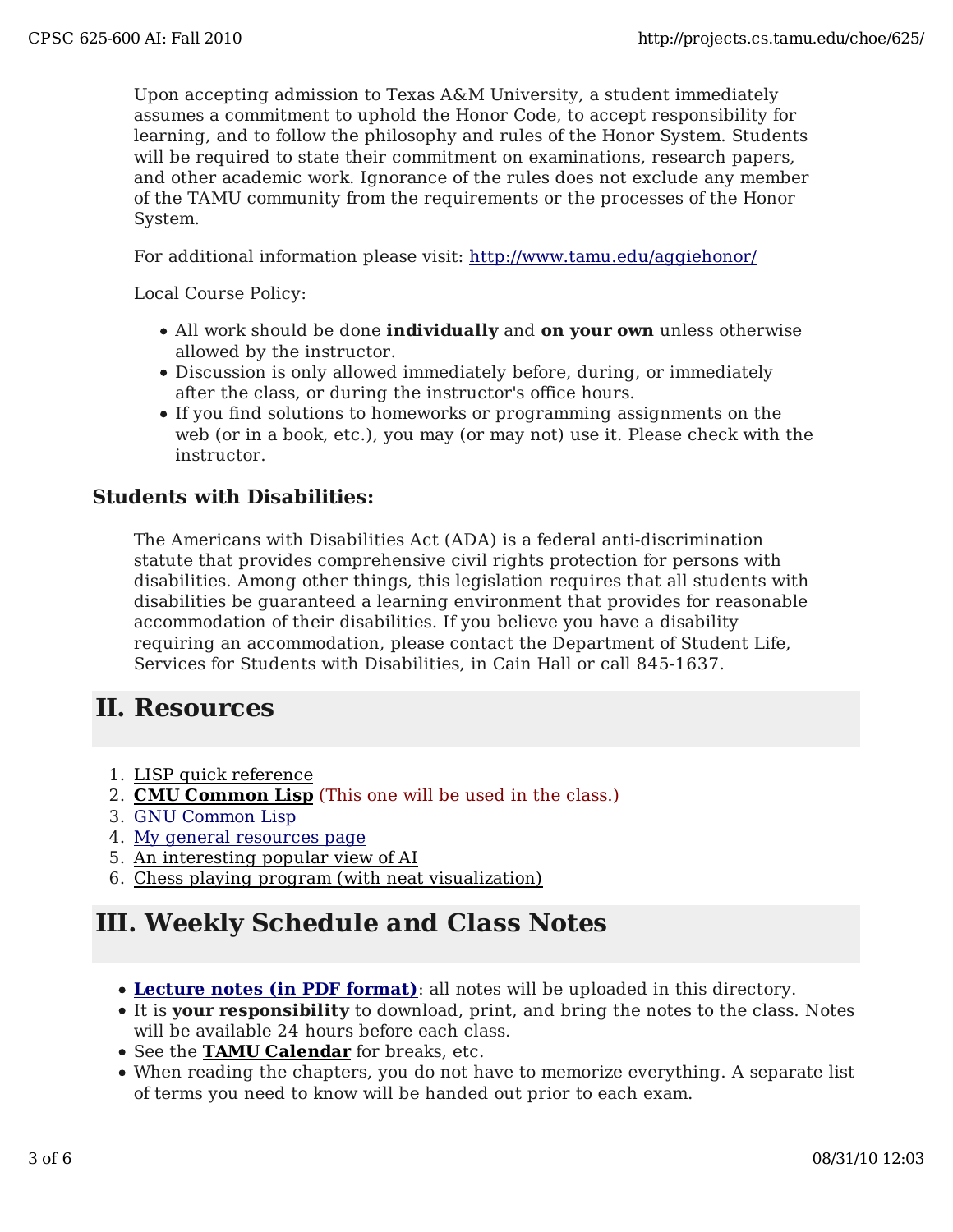- All reading material below refers to the AIMA book 2nd edition. The *(old XX)* tags next in the Reading field are the corresponding chapters in the old AIMA book (1st edition). To see how the 1st and the 2nd edition chapters correspond, see the "AIMA 1st and 2nd edition chapter map".
- More detail will be available as we go along.

| <b>Week</b> Date |      | <b>Topic</b>                                               | <b>Reading</b>                                                     | <b>Assignments</b>            | <b>Notices</b><br>and Dues              | <b>Notes</b>                                 |
|------------------|------|------------------------------------------------------------|--------------------------------------------------------------------|-------------------------------|-----------------------------------------|----------------------------------------------|
| $\mathbf{1}$     | 8/31 | Introduction                                               | Chapter 1<br>1.1 and 1.2                                           |                               | First day<br>of class                   | slide01.pdf                                  |
| $\mathbf{1}$     | 9/2  | Introduction, Lisp                                         | Chapter 26<br>26.1 and<br>26.2                                     |                               |                                         | slide01.pdf<br>slide02.pdf                   |
| $\overline{2}$   | 9/7  | Lisp, Symbolic<br>Differentiation                          | Lisp quick<br>ref                                                  | Program 1<br><u>announced</u> |                                         | slide02.pdf                                  |
| $\overline{2}$   | 9/9  | Uninformed Search<br>(BFS, DFS, DLS, IDS)                  | Chapter<br>$3.1 - 3.5$<br>(3.6, 3.7)<br>optional)                  |                               |                                         | slide03.pdf                                  |
| 3                | 9/14 | <b>Informed Search</b><br>(BestFS, Greedy, A*)             | Chapter<br>4.1-4.3 (4.4)<br>optional)(old<br>$4.1 - 4.3$           |                               |                                         | slide03.pdf                                  |
| 3                | 9/16 | IDA*, Heuristic<br>Search,<br>Simulated<br>Annealing, etc. | Chapter 4                                                          |                               | Program 1<br>due<br>extended<br>to 9/16 | $(11:59 \text{pm})$ : slide $03. \text{pdf}$ |
| $\overline{4}$   | 9/21 | Game playing<br>Min-Max,<br>Alpha-Beta                     | Chapter 5<br>(optional)<br>and 6.1-6.8<br>$\left($ old 5 $\right)$ | Program 2<br>announced        |                                         | slide03.pdf                                  |
| 4                | 9/23 | Game playing                                               | Chapter 5<br>(optional)<br>and 6.1-6.8<br>$\left($ old 5 $\right)$ |                               |                                         | slide03.pdf                                  |
| 5                | 9/28 | Game playing wrap<br>up; Propositional<br>Logic            | Chapter 7.1,<br>7.3, 7.5, 7.6<br>$\left($ old 6)                   |                               |                                         | slide03.pdf<br>slide04.pdf                   |
| 5                | 9/30 | Theorem proving                                            | Chapter 9<br>$\left($ old $10\right)$                              | Homework 1<br>announced       |                                         | slide04.pdf                                  |
| 6                | 10/5 | FOL; Theorem<br>proving                                    | Chapter 8<br>$\left($ old 7 $\right)$ ;                            |                               | Program 2<br>due                        | slide04.pdf                                  |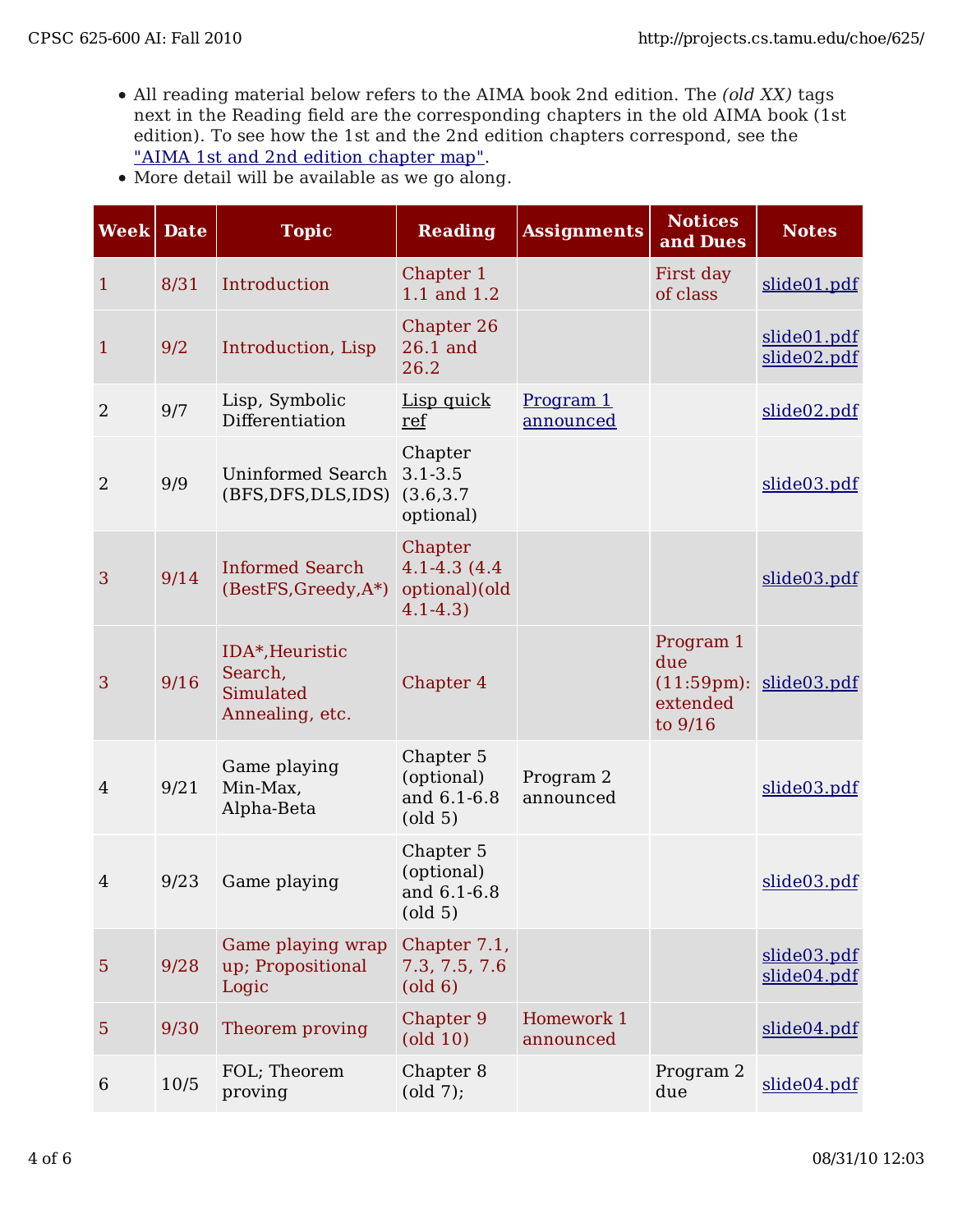|    |       | for FOL                           | Chapter 9<br>$\left($ old $10\right)$                                                | $(11:59 \text{pm})$            |                            |
|----|-------|-----------------------------------|--------------------------------------------------------------------------------------|--------------------------------|----------------------------|
| 6  | 10/7  | Inference<br>for FOL              | Chapter 9                                                                            | Homework<br>1 due, in<br>class | slide04.pdf                |
| 7  |       | 10/12 Midterm Exam                | In class                                                                             |                                |                            |
| 7  |       | 10/14 Uncertainty                 | Chapter 13<br>$\left($ old 14 $\right)$                                              |                                | slide05.pdf                |
| 8  |       | 10/19 Uncertainty                 | Chapter 13<br>$\left($ old 14 $\right)$                                              |                                | slide05.pdf                |
| 8  |       | 10/21 Uncertainty                 | Chapter 13<br>$\left($ old 14 $\right)$ ,<br>Chapter 14<br>$\left($ old 15 $\right)$ |                                | slide05.pdf                |
| 9  |       | 10/26 Guest lecture               | topic TBA                                                                            |                                |                            |
| 9  |       | 10/28 Learning                    | Chapter 14<br>$\left($ old 15 $\right)$                                              |                                | slide06.pdf                |
| 10 | 11/2  | Learning                          | Chapter 18                                                                           |                                | slide06.pdf                |
| 10 | 11/4  | Learning                          | Chapter 18                                                                           |                                | slide06.pdf                |
| 11 | 11/9  | Advanced topic                    | Autonomous<br>semantics                                                              |                                | slide07.pdf                |
| 11 |       | 11/11 Learning                    | Chapter 20<br>$\left($ old 19 $\right)$                                              | Homework<br>2 due, in<br>class | slide06.pdf<br>slide09.pdf |
| 12 |       | 11/16 Guest lecture               | topic TBA                                                                            |                                |                            |
| 12 |       | 11/18 Advanced topic              |                                                                                      |                                |                            |
| 13 |       | 11/23 Advanced topic              |                                                                                      |                                |                            |
| 13 | 11/25 | <b>No class</b><br>(Thanksgiving) |                                                                                      |                                |                            |
| 14 |       | 11/30 Final Exam                  |                                                                                      |                                |                            |
| 14 | 12/2  | Project<br>presentation           |                                                                                      |                                |                            |
| 15 | 12/7  | Project<br>presentation           |                                                                                      |                                |                            |

# **IV. Credits**